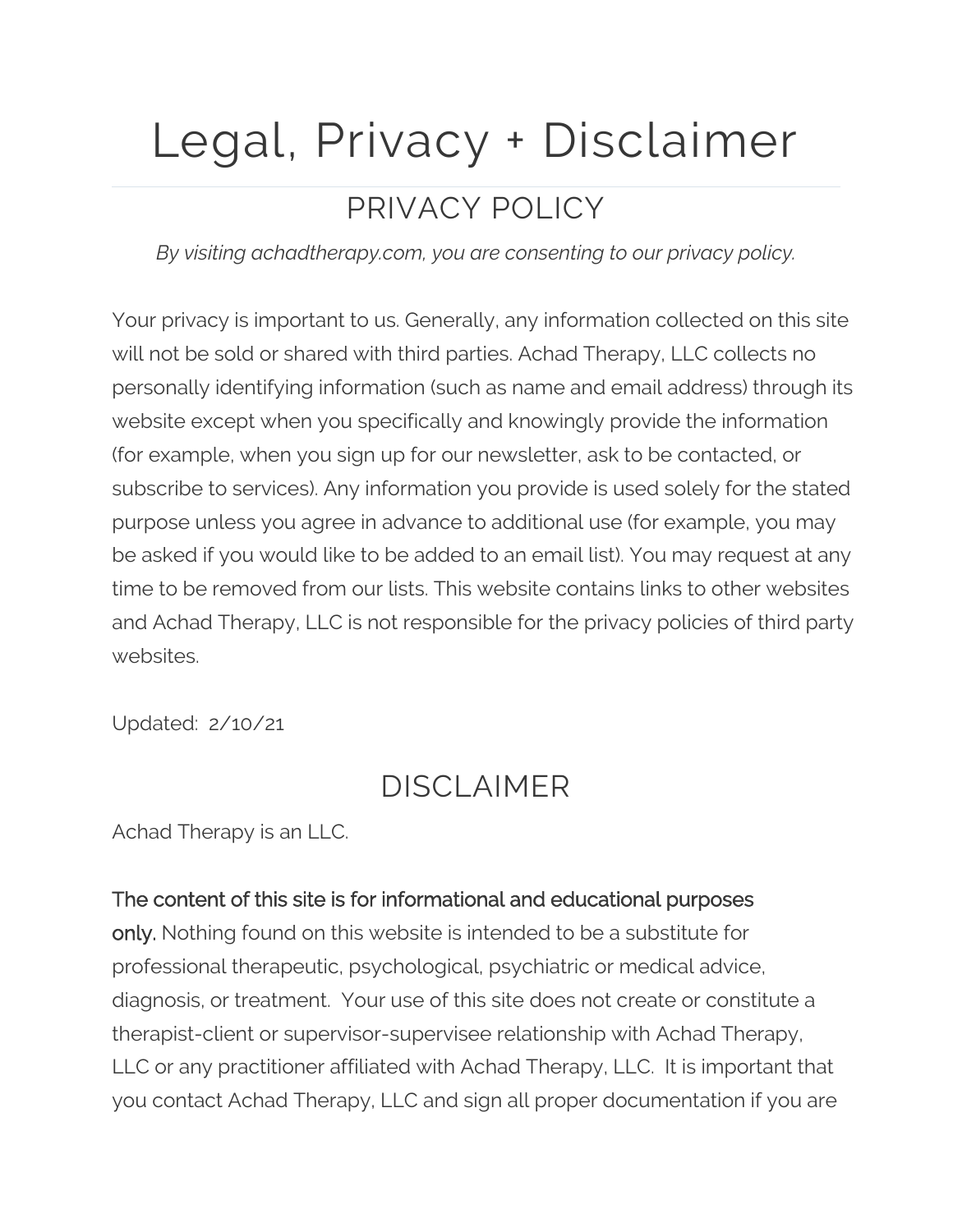interested in a Therapeutic Agreement. Reaching out to Achad Therapy, LLC does not guarantee a therapeutic relationship. Factors that would affect having a therapeutic relationship with Achad Therapy, LLC include but are not limited to; availability, scope of practice, and clinical expertise.

Always seek the advice of a clinical supervisor, business coach, or therapist in order to address your specific questions and concerns. The information provided on this site is not intended to be complete, accurate, and/or relevant to your specific situation or circumstance. Never disregard professional advice or delay in seeking it because of something you have read on this site. Never disregard ethical and/or legal procedures relevant to your practice because of something you have read on this site. Mandated reporting and your state's laws and rules always take precedence.

Third party links may be used on this site. Achad Thearpy, LLC does not endorse or presume liability for third parties linked or suggested on this site. They are included for resource and informational purposes only. Any grievance with a third party must be addressed directly with that party. Opinions and other statements expressed by third parties (including guest posts) are theirs alone, not opinions of Achad Therapy, LLC. While we at Achad Therapy, LLC make an effort to review certain content, its accuracy and completeness are not endorsed or guaranteed.

#### Reliance on any information provided by Achad Therapy, LLC or by any person or professional appearing on this website is solely at your own

risk. Achad Therapy, LLC is not liable for any advice or information provided on the site, all of which is provided on an "as-is" basis. No warranties, either express or implied, are made on the information we provide.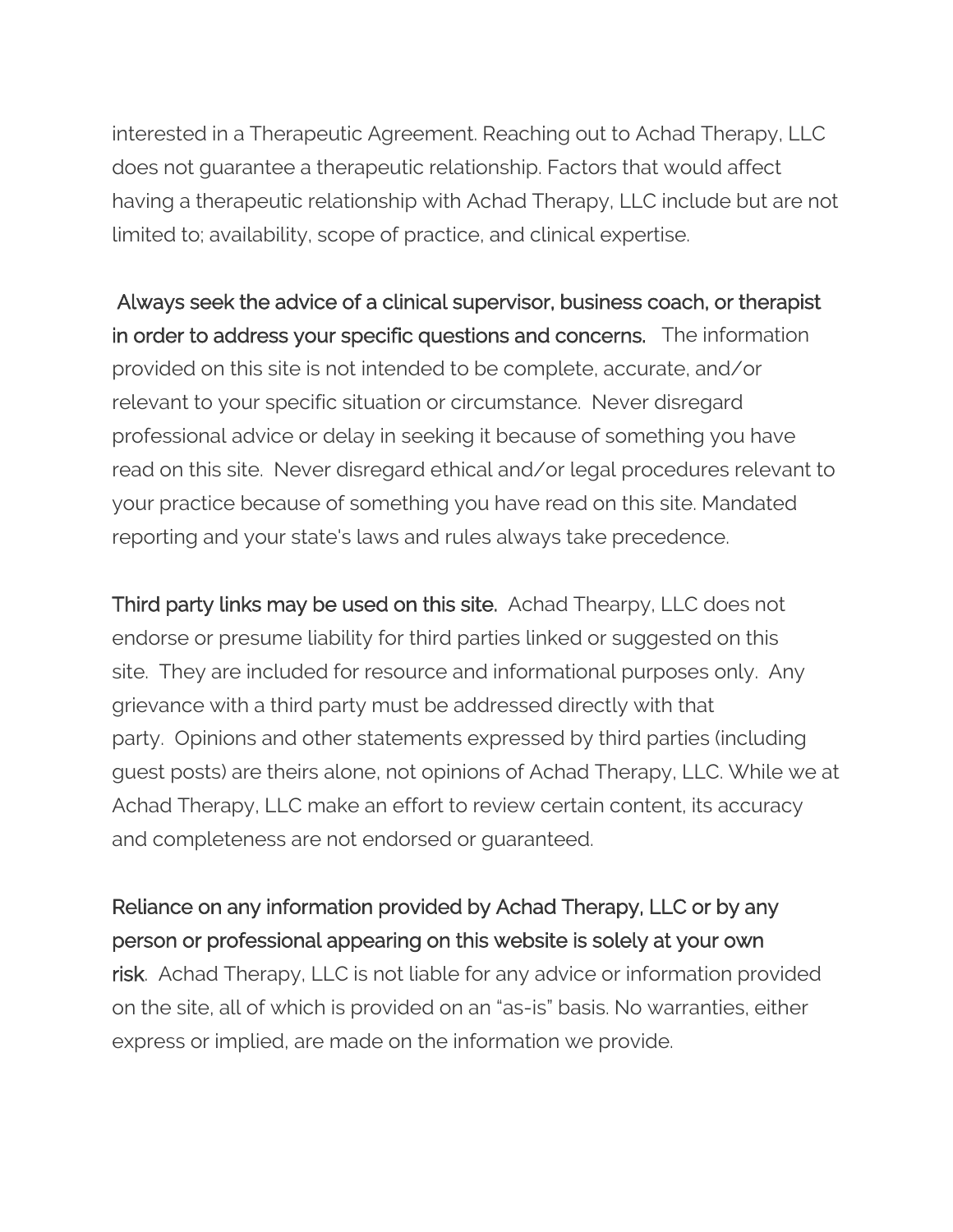# TERMS OF SERVICE

*By using this website, you signify your consent to these terms of use. If you do not agree to these Terms of Service, please do not use this website.*

#### Overview

The terms "I", "we", and "us" refer to Achad Therapy, LLC and any practitioner associated with Achad Therapy, LLC. The term the "site" refers to www.achadtherapy.com. The term "user," "you" and "your" refers to site visitors, customers, and any other users of the site.

On the site, I provide all list of services offered by Achad Therapy, LLC

Use of this site, including all materials presented and all online services provided by Achad Therapy, LLC, whether made available for purchase or not, is subject to the following Terms and Conditions. These terms and conditions apply to all site visitors, customers, and all other users of the site. By using the site and/or its services, you agree to these terms and conditions, without modification, and acknowledge reading them.

### Use of this Site and its Services

Information provided on the site related to therapy practice and the professional needs of therapists and counselors and other information are subject to change. Achad Therapy, LLC makes no representation or warranty that the information provided, regardless of its source, is complete, always reliable, current, or error-free. Achad Therapy, LLC disclaims all liability for any inaccuracy, error, or incompleteness in the content.

## Account Creation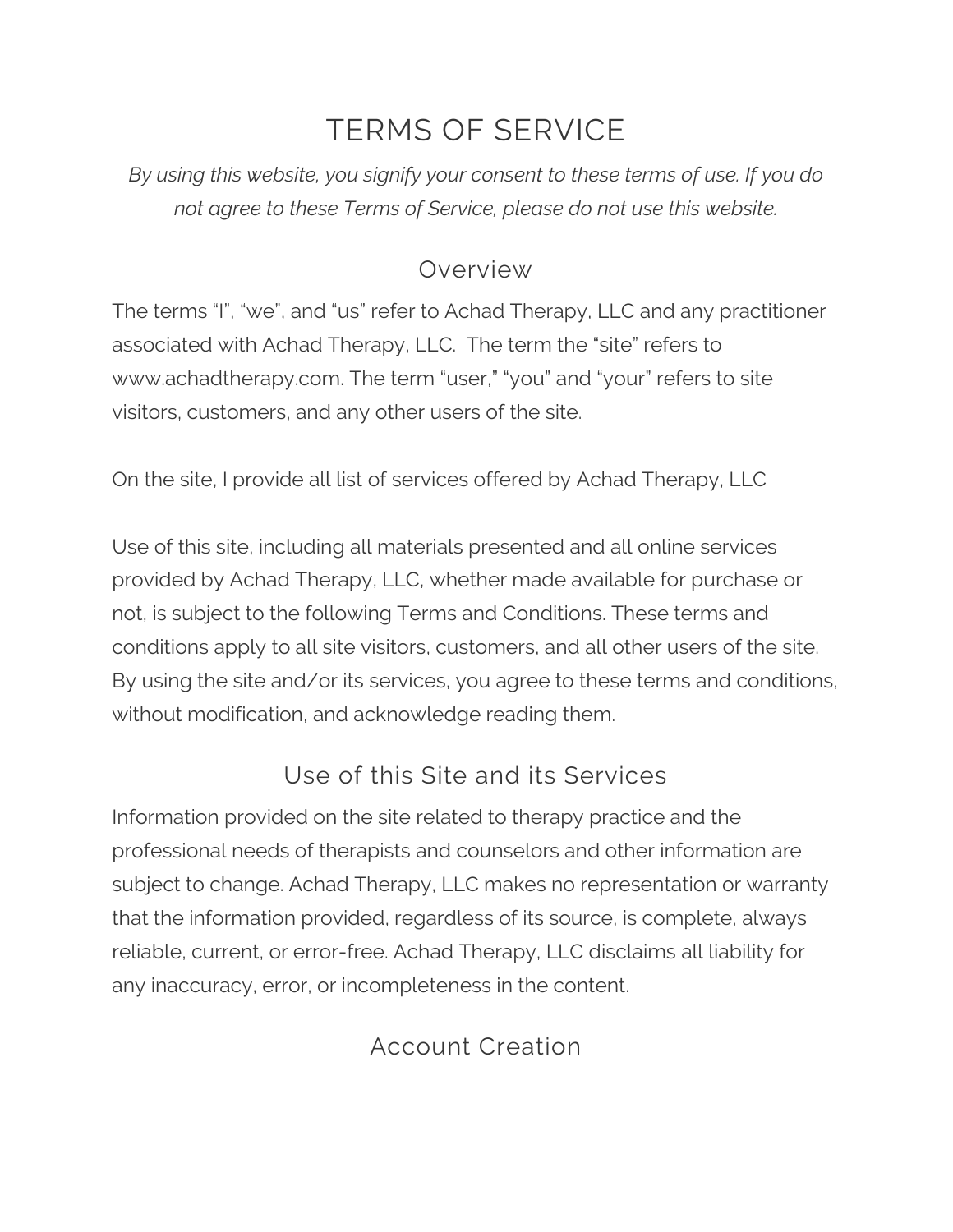In order to use the site, you may be required to provide information about yourself, including your name, email address, username and password, and other personal information. You agree that any registration information you give to the site will always be accurate, correct, and up to date. You must not impersonate someone else or provide account information or an email address other than your own. Your account must not be used for any illegal or unauthorized purpose. You must not, in the use of this site, violate any laws in your jurisdiction.

#### Lawful Purposes

You may use the site for lawful purposes only. You agree to be financially responsible for all purchases made by you or someone acting on your behalf through the site. You agree to use the site and to purchase services or products through the site for legitimate, non-commercial purposes only. You shall not post or transmit through the site any material which violates or infringes the rights of others, or which is threatening, abusive, defamatory, libelous, invasive of privacy or publicity rights, vulgar, obscene, profane or otherwise objectionable, contains injurious formulas, recipes, or instructions, which encourages conduct that would constitute a criminal offense, give rise to civil liability or otherwise violate any law.

## Our Intellectual Property

The site and/or service contain intellectual property owned by Achad Therapy, LLC, including, without limitation, trademarks, copyrights, proprietary information and other intellectual property as well as the Achad Therapy, LLC, logo, all designs, text, graphics, other files. You may not modify, publish, transmit, participate in the transfer or sale of, create derivative works from, distribute, display, reproduce or perform, or in any way exploit in any format whatsoever any of the site, service content or